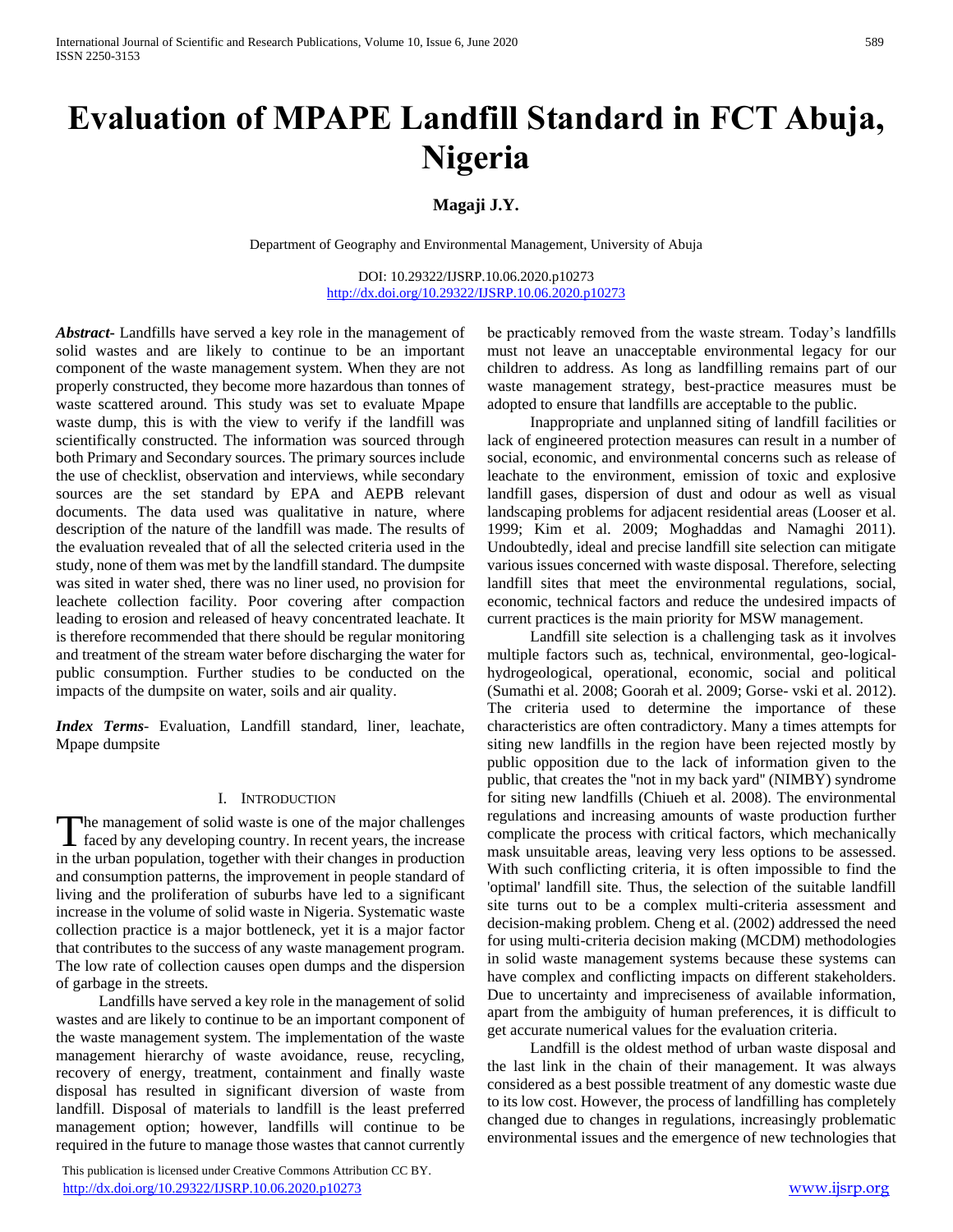are both reliable and economical. In Europe, landfills concern only the fraction of waste that cannot be valued by reuse or recycling. Kontos et al. (2005) took into consideration four criteria (social, environmental, technical, and economic) and eleven sub-criteria for the delineation of potential landfill sites. Eiselt, (2006) considered minimum transportation costs for selecting ideal MSW landfill sites using mixed integer linear programming (MILP). Simsek *et al.* (2006) presented a method considering ground water risk. i.e., the vulnerability of ground water to contamination. Their method took into consideration five factors, namely depth of ground water, upper layer lithology, permeability of unsaturated zone, impermeable layer thickness and topographic slope.

## II. REQUIREMENTS FOR A STANDARD LANDFILL

 The criteria for siting a landfill as prescribed by USEPA. The "Criteria" is a guidance document for MSW landfills provided by the Ministry of Environment and is to be considered during the setting of legal standards specified within SWMPs, operational certificates and permits. The director may require additional information and/or specify legal standards that are more or less stringent than these "Criteria". Information regarding the waste discharge authorization process is available on the Ministry of Environment website. Compliance with the "Criteria" does not relieve the owner/operator from the requirements of any other Acts, Regulations, including regulations under the *Environmental Management Act,* or By-Laws.

 **Siting Criteria:** Proper siting of a landfill site is one of the most important aspects of environmental protection. Siting must consider the physical conditions of a site, the remoteness of the area, the existing and planned land uses in proximity, the sensitivity of the receiving environment and the size of the landfill site. From an environmental perspective, the principal objective of site selection is to identify a suitable location for a landfill to safeguard public health, have minimal impact on the environment, and provide for long term isolation of MSW deposited in the landfill site. Distance requirements stated in the following sections are Ministry criteria, unless noted otherwise.

 **Land Use:** The landfill footprint must not be located within 500 m of an existing or planned sensitive land use. A planned sensitive land use is one that has been identified as an allowed use in a regional growth management plan, official community plan or zoning by-law but has not yet been established. Sensitive land uses include, but are not limited to: schools, residences, hotels, restaurants, cemeteries, food processing facilities, churches, and municipal parks. Land uses such as heavy industry, forestry operations, aggregate extraction/mining, railways/rail yards, etc. are not considered sensitive land uses.

 **Heritage and Archeological Sites:** The landfill footprint is recommended not to be located within 100m of a heritage or archaeological site. Landfill siting is also subject to the requirements of the BC *Heritage Conservation Act* administered by the Archaeology Branch of the British Columbia Ministry of Forests, Lands and Natural Resource Operations. The Branch and website should be consulted for requirements.

 **Buffer zone:** The buffer zone between the landfill footprint and the landfill site boundary shall be a minimum of 50 m, of which the 30 m closest to the landfill site boundary shall be reserved for natural or landscaped screening (berms and/or

 This publication is licensed under Creative Commons Attribution CC BY. <http://dx.doi.org/10.29322/IJSRP.10.06.2020.p10273> [www.ijsrp.org](http://ijsrp.org/)

vegetative screens). Only the 20 m buffer closest to the landfill footprint shall be used for access roads, surface water management works, leachate management, landfill gas management and monitoring works, firebreaks, and other ancillary works as required.

 **Water Supply Sources:** The landfill footprint shall be a minimum distance of 300m from a water supply well or water supply intake and a minimum 500m from municipal or other high capacity water supply wells.

 **Gullies and Depressions:** The landfill footprint shall not be located in a gully or depression that acts as a point of water collection during rainfall events unless acceptable diversion works are provided such as interception ditching or other diversion measures are undertaken. Diversion of water through culverts beneath the landfill footprint is not allowed.

 **Faults and Unstable areas:** The landfill footprint shall not be located within 100m of a geologically unstable area. A geologically unstable area is defined as a location where natural or man-made features pose a substantial risk to the integrity of the landfill environmental control systems or global stability of the fill. Specifically, the landfill footprint must not be located within 100m of:

- A Holocene fault.
- A known active or historic landslide.

• Areas underlain by weak or collapsible soils, karst limestone, frozen mineral soil or muskeg with an active layer, or underground mine workings.

• Areas prone to debris movement (landslide paths, avalanche paths, alluvial fans).

• A location at risk of being impacted by tsunami.

 **Environmentally Sensitive Areas:** The landfill footprint must not be located within 100 m of an environmentally sensitive area such as:

- A national, provincial or regional park.
- A wildlife management area as designated under Section 4 of the provincial *Wildlife Act.*
- A critical wildlife area or wildlife sanctuary designated under Section 5 of the provincial *Wildlife Act.*
- A land acquired and administered under Section 3 of the provincial *Wildlife Act.*
- An ecological reserve designated under the provincial *Ecological Reserve Act.*
- A bird sanctuary designated under the regulations pursuant to the federal *Migratory Birds Convention Act.*
- A wildlife area designated under the federal *Wildlife Act.*
- A wetland.
- The habitat of rare, threatened or endangered species under federal and/ or provincial Species at Risk legislation.

 **Floodplains and Shorelines:** A landfill footprint shall not be located in a floodplain and it shall not be located within 100m of the sea level maximum high tide or seasonal high watermark of an inland lake shoreline.

 **Depth of Water Table:** The landfill base shall be a minimum 1.5 m above "groundwater" at all times. The separation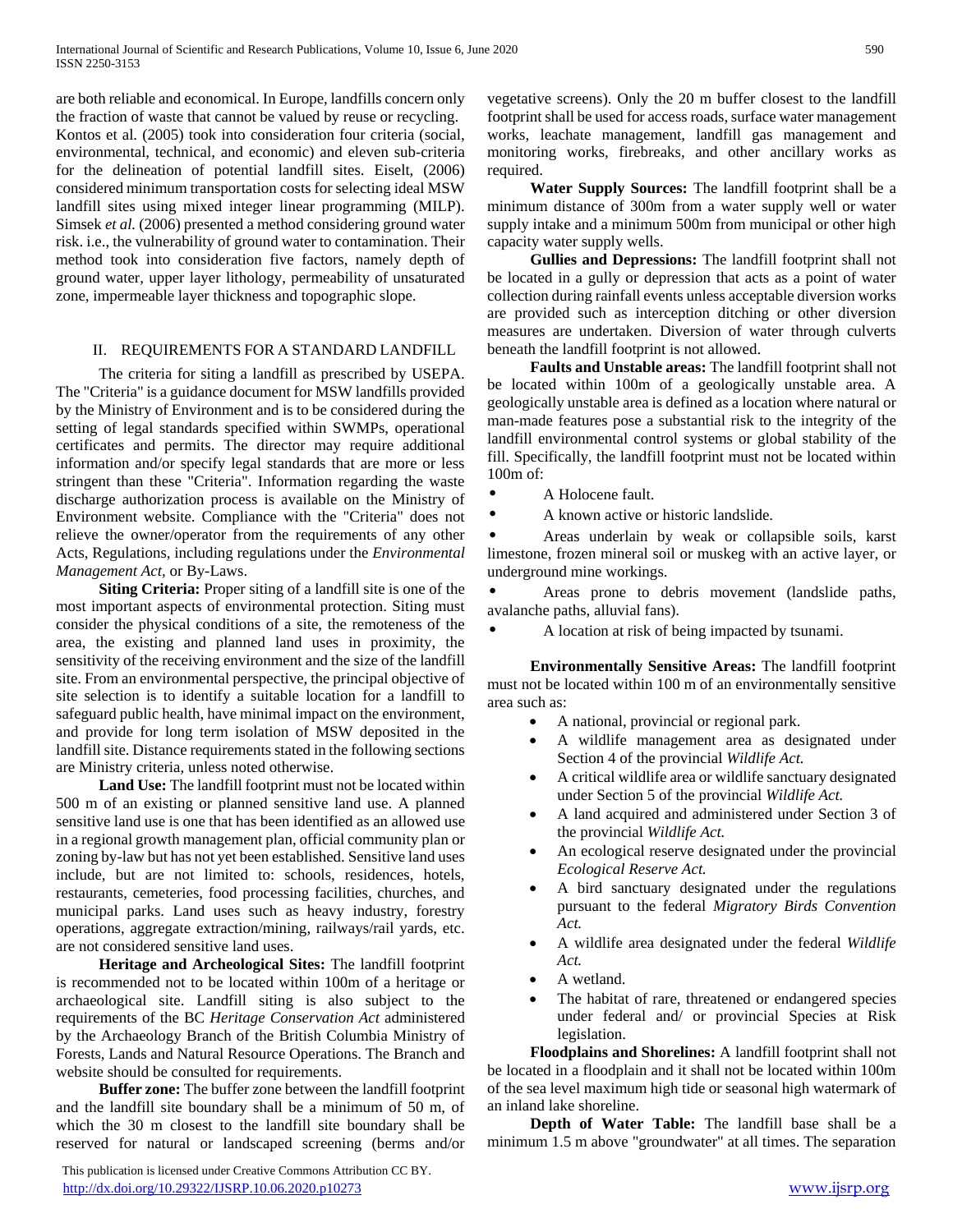distance shall consider the hydrogeologic conditions at the site including the hydraulic capacity of the underlying soils.

 **Performance Criteria:** Performance criteria in this guidance document ensure adequate protection of human health and environment. All assessments, designs, reports and plans, developed under this guidance document must demonstrate how they will satisfy performance criteria. All the documents must be prepared under the supervision of, and certified by, a Qualified Professional.

 **Landfill Gas Management:** Soil gas concentrations at the landfill site boundary must not exceed the lower explosive limit of methane (5 percent by volume) at any time. Combustible gas concentrations measured in on-site buildings must not exceed 20 percent of the lower explosive limit of methane (1% by volume) at any time. Landfill Gas must also be managed in accordance with all migration and health and safety requirements. LFG emissions must be managed such that all federal, provincial, and local ambient air quality objectives and standards are not exceeded. This regulation requires that all landfills having more than 100,000 tonnes of waste in place, or receiving more than 10,000 tonnes of waste per year, are to submit a Landfill Gas Generation Assessment Report. Landfills determined to be generating more than 1,000 tonnes of methane per year are required to prepare a Landfill Gas Management Facilities Design Plan and to have a landfill gas management system in place four years after the plan submission. Landfill gas management systems are to be designed to maintain 75 percent collection efficiency as determined by the Ministry of Environment Gas Generation Model.

 **Nuisance:** A landfill shall be operated and maintained so as not to create a "nuisance" including but not limited to dust, noise, litter, odour, vectors and/or wildlife attraction.

 **Design criteria:** This section of the "Criteria" presents the design objectives and minimum requirements for a landfill site and the environmental control systems to be implemented on the site. Landfills must be designed to protect the environment and satisfy all the applicable criteria set out in this document.

 **Service Life and Contaminating Lifespan:** A landfill site must be designed such that the service life of the facilities exceeds the contaminating lifespan. The site layout shall be designed to satisfy all criteria including the siting criteria, and minimise environmental impacts**.**

 The final stage of disposal in waste management is landfilling. Normally landfilling should come after Reuse and Recycling (WRAP, 2012), but in most parts of Africa such as Nigeria, these stages are not as popular or deemed as essential as landfilling. Landfilling has been the most common method of solid waste disposal generated by different communities for many years (Komilis et al, 1999). It has been the principal method of the municipal solid wastes' elimination in the recent decades because it is the simplest practice and the most economical of this type of wastes' storage in a lot of countries, particularly in the developing countries (Breza-Boruta, et al, 2016).

 According to Agunwamba (1998), in 1998 there were only two landfills in Nigeria. By 2007, the situation had not totally changed as Abuja, the capital city of Nigeria, did not have sanitary landfills for waste disposal, instead deposited their solid waste at the Mpape dumpsite (Imam et al., 2008).

 Unfortunately, open landfills caused serious sanitary risks by the lodging of different stray animals and the proliferation of

 This publication is licensed under Creative Commons Attribution CC BY. <http://dx.doi.org/10.29322/IJSRP.10.06.2020.p10273> [www.ijsrp.org](http://ijsrp.org/)

insect vectors of a lot of diseases; they also present nuisance and considerable environmental impacts by the production of both leachate and biogas (Aronsson, *et al*, 2010). The leachate conveys an important pollution load essentially formed of heavy metals, organic matter, and important community of pathogenic bacteria: by leaching and infiltration through the ground, it begets an organic, bacteriological, and heavy metal pollution of soils, surface water, and ground water i.e phreatic zone, (Mohee and Soobhany, 2014).

 Landfills pose a big problem to the environment in which during landfill operations, different kinds of hazards including gas and leachate are produced (Modin, (2012). The leachate problem is worsened by the fact that many landfills lack an appropriate bottom liner or collection system; increasing the possibility of dissipation of leachate through the landfill layers to contaminate ground water (Kanmani and Gandhimathi, 2013). It can cause serious pollution problems when it gets in contact with the surrounding soil, surface water and ground water leading to detrimental effects on living organisms.

 Thus, Leachate formation now is one of the greatest problems that need to be managed properly (Adeolu, et al., 2011). The leachate composition varies greatly from landfill to landfill depending on site specific characteristics. One of the most hazardous components in leachate is heavy metals. There is a growing concern regarding the buildup of heavy metals in soil and ground water. Different kinds of wastes are responsible for the presence of heavy metals in the landfills. Sources such as electronic waste, painting waste and used batteries increase heavy metals content in landfills (Adeolu, et al., 2011).

 The recent increase in use and disposal of electronic devices like cell phones and computers raise the question about the quantity of metals they contain in waste disposal sites and their fate in the environment especially because such devices mainly contain lead, cadmium, mercury, arsenic, copper, zinc and others (Agamuthu, and Fauziah, 2010).

 A number of cases of ground water pollution through continuous percolation of leachate in India and USA have been recorded (James, 1977 and Biswas, *et al*, 2010,). Many cases were probably undetected because people are not aware that their wells are contaminated (James, 1977). The information on the quality of landfill leachate in the Mediterranean region is limited. It is generally expected that there would not be much leachate generated from the landfills of arid climate. It is against this background therefore, the evaluation of landfill is set to provide a substantial contribution to a better understanding of the waste dump situation and can lead to more efficient management of the sites based on the evaluation analysis.

## III. MATERIALS AND METHODS

 The Mpape dumpsite was the major site used as landfill for the Federal Capital Territory before relocating to Gosa, around 2006 when the site was filled up. It is located at the Northeastern edge of the Gwagwa plains, along Aso-Bwari hills by the Kubwa expressway near the tipper garage of Mpape, within the watershed of the River Usuma Basin. The Federal Capital Territory (FCT) Abuja is located between latitudes  $8^{\circ}$   $25'$  and  $9^{\circ}$   $25'$  north of the equator and longitudes  $6^045$ ' and  $7^045$ ' east of Greenwich meridian (Figure1). It occupies an area approximately 8,000km<sup>2</sup>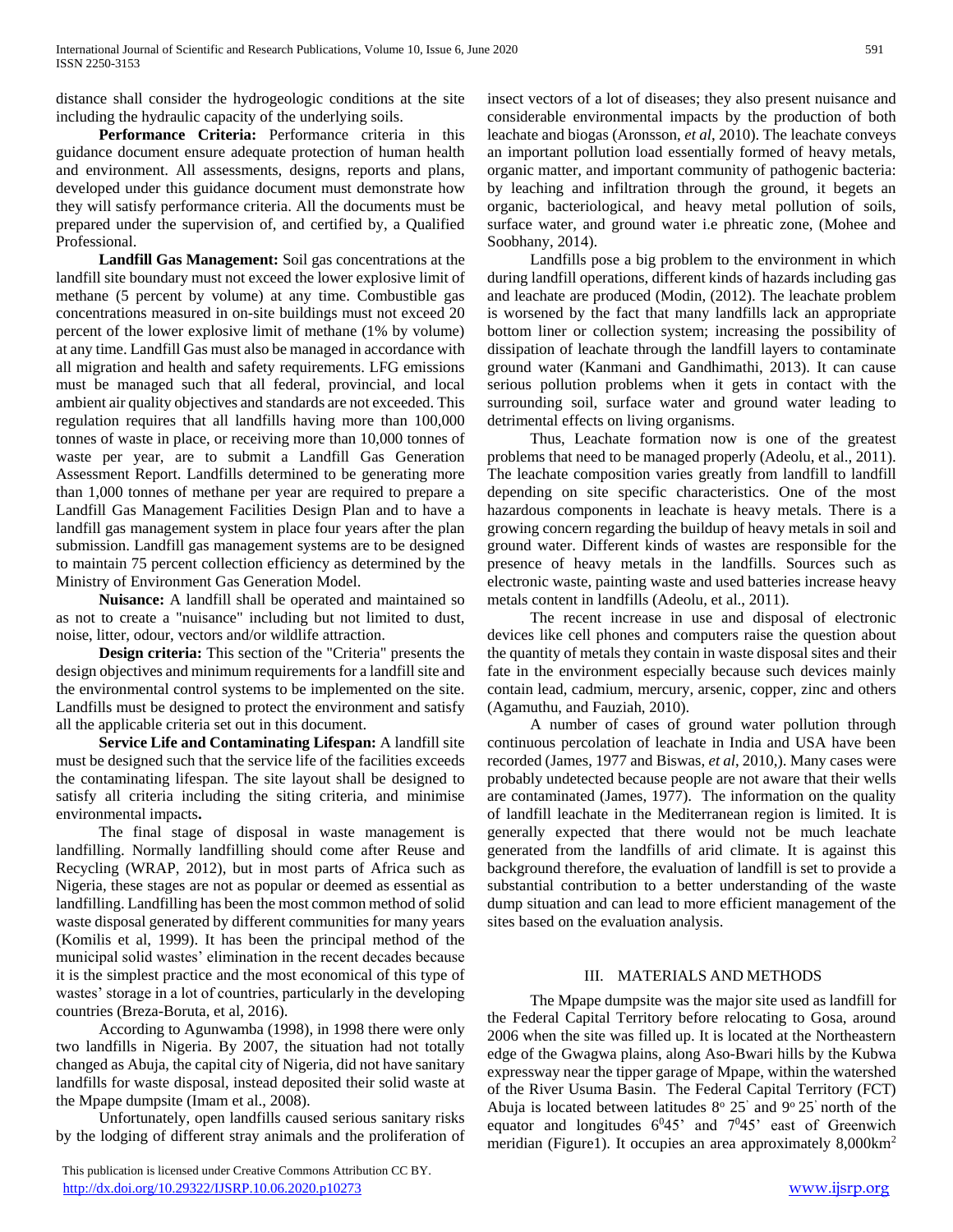and occupies about 0.87% of Nigeria. The territory is situated within the region generally referred to as the Middle Belt (Mabogunje, 1977), and is bordered on all sides by four states namely Kogi, Niger, Kaduna, and Nassarawa.



**Figure 1: Location of Mape Dumpsite in the FCT. Source: Modified from diverse sources by the Author, (2018)**

 The Federal Capital consists of a number of distinct physiographic regions basically of two types, the hills and the plains. The elevations of these hills range from about 100m to about 300m in the more rugged areas. The landfill is situated at the upper part of the plains. The influence of parent materials on the soil of FCT stem from the fact that two parent materials, namely, crystalline rocks of the basement complex and Nupe Sandstone are the surface from which they are formed. The soils of the FCT, for the purpose of easy identification is described along six major land systems, namely, the undulating Gwagwalada plains, the Abuja dissected plains, the Kau plains, the undulating Kuje plains, the Iku and the Robo plains (Alhassan, 2000). The alluvial complexes of the territory are contained in all the stream channels which are made up of gleysols which are very fertile and occur dominantly in Abaji Area Council of the FCT. The soils of the plains are mostly sandy and sandy-loam.

 The Federal Capital Territory records the highest temperature during the dry season months, which are generally cloudless. The maximum temperature occurs in the month of March with amounts varying from  $37^{\circ}$ C in the Southwest to about

 This publication is licensed under Creative Commons Attribution CC BY. <http://dx.doi.org/10.29322/IJSRP.10.06.2020.p10273> [www.ijsrp.org](http://ijsrp.org/)

 $30^{\circ}$ C in the Northeast. This also coincides with the period of high diurnal ranges of temperature which can drop to as low as  $17^{\circ}C$ , and by August, diurnal temperature rarely exceeds 7<sup>0</sup>C.

## **Type and sources of data**

 The data used for this study was qualitative in nature and was sourced through both primary and secondary sources. The primary sources of data include a checklist designed in-line with the basic criteria for siting and constructing a landfill site, observation, and interview with some key personnel of solid waste management department of Abuja Environmental Protection Board. The secondary sources include the documents on the Standard criteria for siting a landfill.

#### **RESULTS AND DISCUSSION Assessment of Landfill Standards**

 Mpape Dumpsite was assessed in relation to the United State Environmental Protection Landfill standards to see the level of compliance with the requirements for a standard landfill. The indicators considered are: Location restrictions, Liners, Operating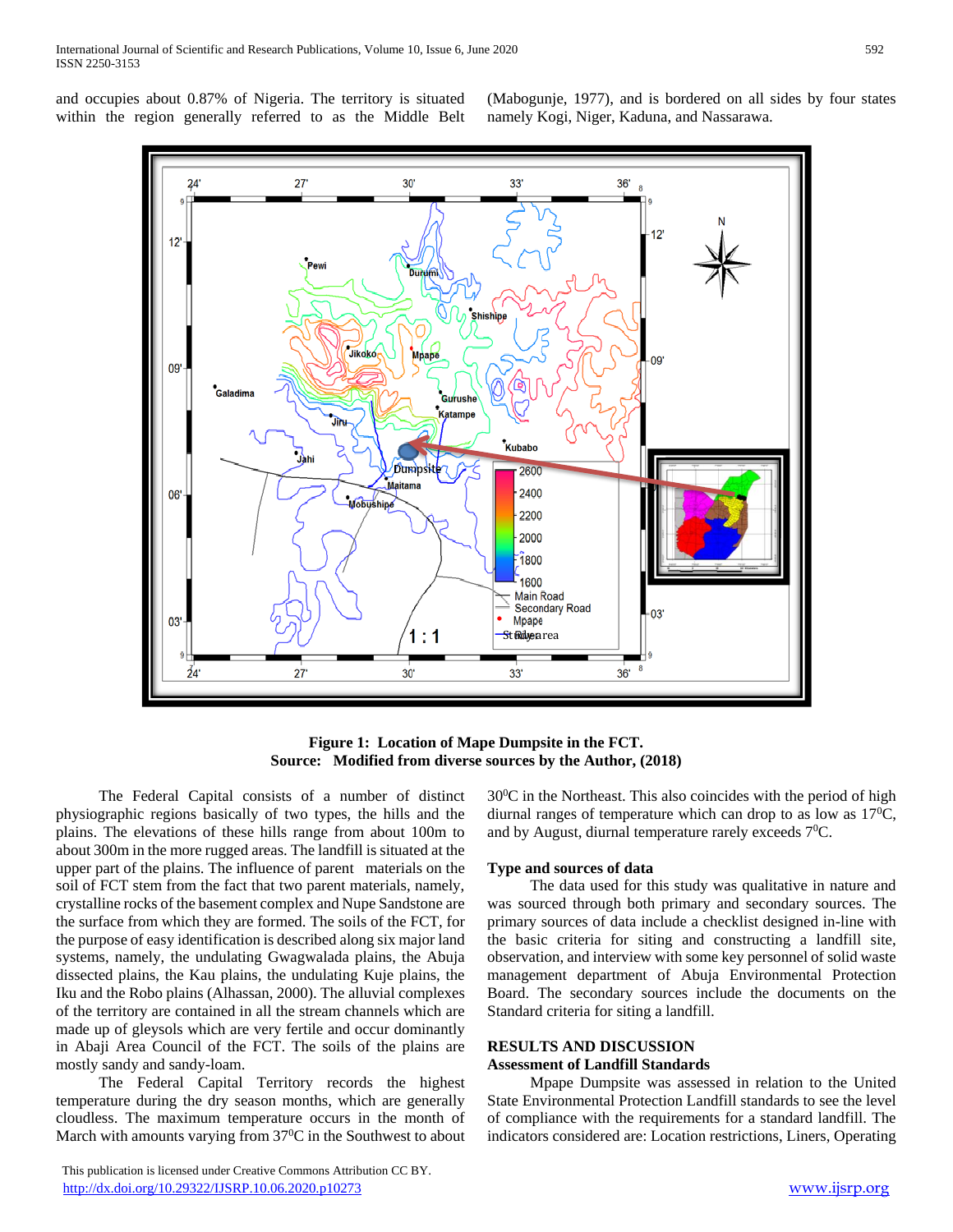practices, Groundwater monitor, Closure and post closure care, Corrective action and financial assurance.

## **Table 1: Landfill Standard**

| <b>Federal Landfill Standard</b>                    | <b>Mpape Dumpsite standard</b>                              | <b>Remarks</b> |
|-----------------------------------------------------|-------------------------------------------------------------|----------------|
| <b>Location</b> restrictions:<br>Ensure<br>that     | The Mpape Dumpsite is located in a watershed area,          | Never met the  |
| landfills are built in suitable geological          | near a quarry site. (Plates 1, and 2), at the foot of Aso-  | requirement.   |
| areas away from faults, wetlands, flood             | Bwari hills.                                                |                |
| plains, or other restricted areas.                  |                                                             |                |
| Liners: are geomembrane or plastic                  | There was no engineering construction on the site, as       | Never met the  |
| sheets reinforced with two feet of clay             | regards to protection of both surface and ground water      | requirement.   |
| on the bottom and sides of landfills.               | contamination. (Plates 2 & 3).                              |                |
| <b>Operation</b><br>practices:<br>such<br>as        | Compacting was done on daily bases and no covering          | Never met the  |
| compacting<br>and<br>covering<br>waste              | of waste until the site was filled up before covering was   | requirement.   |
| frequently with several inches of soil              | done. Now erosion is exposing the covered waste.            |                |
| help to reduce odour, control litter,               | Above all the site has unpleasant odour which attracts      |                |
| insects, and rodents; and protect public<br>health. | insects, rodents, and expose the public to health risk.     |                |
| <b>Groundwater</b><br>monitor:<br>Requires          | In this case, borehole was the only provision been made     | Never met the  |
| testing groundwater<br>determine<br>to              | to monitor the ground water. But the fact is that it is not | requirement.   |
| whether waste materials have escaped                | functioning as proposed. There are evidences of             |                |
| from the landfill.                                  | leachates coming out of the dump. (Plates $3 \& 4$ ).       |                |
|                                                     |                                                             |                |
| Leachate collection<br>system:<br>The               | Since there was no engineering construction of landfill,    | Never met the  |
| leachate collection system is an integral           | there is no provision of leachetes collection system in     | requirement.   |
| component of the overall landfill liner             | the landfill.                                               |                |
| system meant to collects and treat                  |                                                             |                |
| leachetes before discharging.                       |                                                             |                |
| Closure and post closure care: include              | This landfill was filled-up and just relocated to Gosa in   | Never met the  |
| covering landfills and providing long-              | the year 2007. The depth of the covering is very thin       | requirement.   |
| time care of closed landfills.                      | that erosion is exposing the wastes, despite the            |                |
|                                                     | landscaping as a control measure.                           |                |
| Corrective action: controls and cleans              | As observed in plate 3, the leachates drains to the         | Never met the  |
| up landfill releases and achieves                   | surface water not even the underground water.               | requirement.   |
| groundwater protection standards.                   |                                                             |                |
| Financial assurance: provides funding               | The site is currently being reclaimed and part is to be     | Never met the  |
| for environmental protection during and             | used for Waste composting.                                  | requirement.   |
| after landfill closure (i.e. closure and            |                                                             |                |
| post closure care)                                  |                                                             |                |

Source: Field survey, 2018.

 The result in Table 1 revealed that the landfill did not meet any of the selected criteria evaluated. This implies that the landfill might posed a lot of environmental degradation in the study area,

as it was located in a water shed, without the use of liner, no leachate monitoring system, and erosion has already setting in.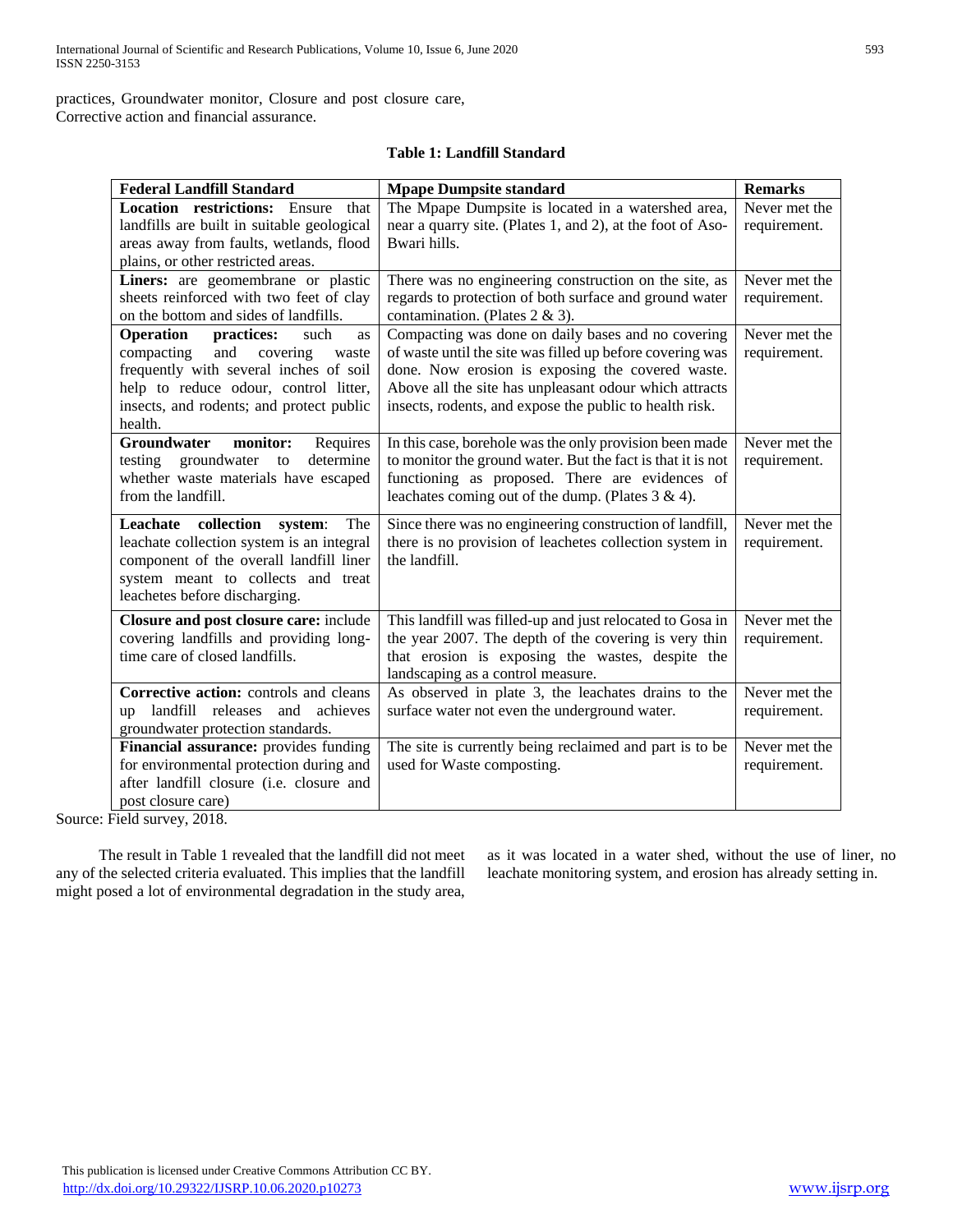

Plate 1: One of the sources and the stream around Plate 2: One of the sources of the stream the dumpsite around the dumpsite.



Plate 3: Leachates from dumpsite drained into the Plate 4: A drainage channel draining leachates

## drainage channels to the stream. **from** the waste dump into the stream.

## IV. DISCUSSION OF RESULTS

 The results of the evaluation revealed that Mpape dumpsite was located in a water shed area, at the foot of highland where two streams (tributaries of River Usuma) derived their sources. Liner and leachate collection system. One of the requirements of sitting a Landfill is to ensure that landfills are built in suitable geological areas away from faults, wetlands, flood plains, or other restricted areas. This implies that the streams within this dumpsite might be polluted from source.

 Investigation also revealed that the dumpsite was formally a quarry site which have a depression that the waste was used to fill in. the construction guide demands that a landfill supposed to have a Liner. Liners are geomembrane or plastic sheets reinforced with two feet of clay on the bottom and sides of landfills. The principal functions of a landfill liner system are to limit contaminant migration to groundwater and to control landfill gas migration. This is achieved by the landfill liner slowing the vertical and lateral seepage of leachate to allow its collection and removal by the leachate collection system and to contain landfill gas within the landfill for appropriate collection. The liner may

 This publication is licensed under Creative Commons Attribution CC BY. <http://dx.doi.org/10.29322/IJSRP.10.06.2020.p10273> [www.ijsrp.org](http://ijsrp.org/)

also attenuate contaminants in leachate seeping through the liner. A further function of the liner is to control infiltration of groundwater. The implication of this situation is that the there is no control of leachates as such both the soils and water (surface and ground water) are not been protected. This can also affect both plants and aquatics present within the area. This was confirmed in a study by Magaji, (2012), where he discovered that plants grown within the area are contaminated.

 Another requirement is the operation practices such as compacting and covering waste frequently with several inches of soils, which helps to reduce odour, control litter, insects, and rodents; and protect public health. The situation in the study area showed that Compacting was done on daily bases, but no covering of waste until the site was filled up before covering was done. Now erosion is exposing the covered waste. Above all the site has unpleasant odour which attracts insects, rodents, and expose the public to health risk, despite the closure of the site.

 Groundwater monitor is another requirement for a standard Landfill, this involve testing the groundwater to determine whether waste materials have escaped from the landfill. In this case, two boreholes were drilled to enable monitoring the ground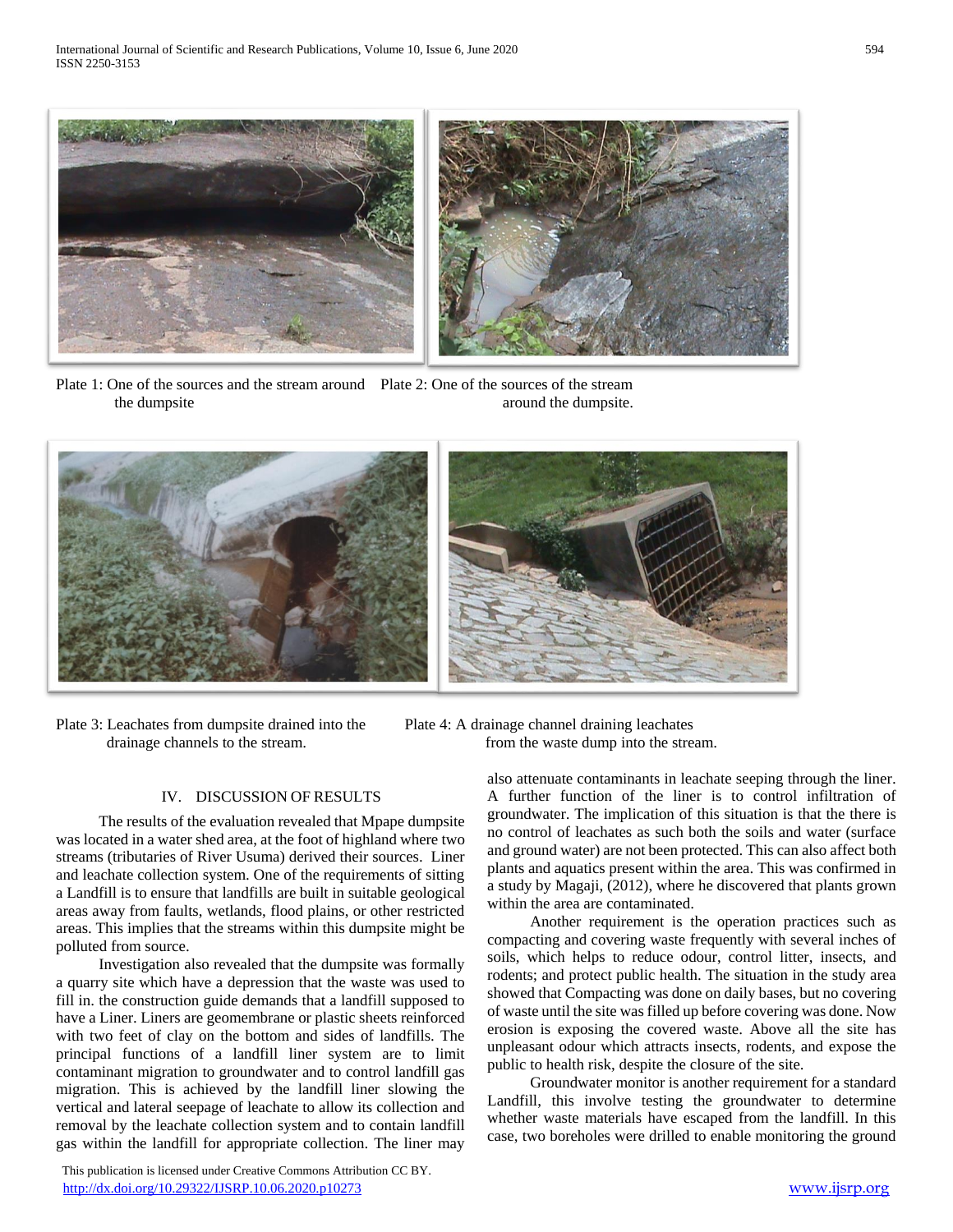water. But the fact is that it is not functioning as proposed. There are visible evidences of leachates coming out of the dumpsite despite the concrete embankments (Plates 3 & 4).

 The leachate collection system is an integral component of the overall landfill liner system. The design objectives of the leachate collection system are to ensure that it is able to drain leachate sufficiently that the leachate head above the liner is minimized, it should be resistant to chemical attack, and physical, chemical and biological clogging. To be able to be inspected and cleaned by readily available video inspection and pipe cleaning equipment. This system is absent in the study area.

 Closure and post closure care include covering landfills and providing long-time care of closed landfills. This landfill was filled-up and relocated to Gosa in the year 2007. The depth of the covering is very thin that erosion is exposing the wastes, despite the landscaping as a control measure. Part of the site is said to be converted to composting section.

 Financial assurance: provides funding for environmental protection during and after landfill closure (i.e. closure and post closure care). The site is currently being reclaimed and part is to be used for Waste composting.

## V. CONCLUSION AND RECOMMENDATIONS

 In conclusion, the Landfill was discovered not to satisfy any of the selected criteria used for the study. The dumpsite was located in water shed at the foot of Aso-Bwari hill, there was no liner used during the construction of the dumpsite as such, there was no provision for leachete collection facility. There was compaction but no regular covering. This is leading to erosion and released of heavy concentrated leachate into the major river running through the FCT where so many people make use of the water. The leachates from the dumpsite flow into the stream to the river, thereby contaminating the water.

 Base on the foregone discussion, it is therefore recommended that; there should be EIA before siting a landfill to avoid further contamination. There should be regular monitoring and treatment of the stream water before discharging the water for public consumption. Further studies should to be conducted on the impacts of the dumpsite on water, soils and air quality.

#### **REFERENCES**

- [1] Abuja Environmental Protection Board (AEPB, 2012): Federal Capital Territory, Nigeria
- [2] Adeolu, A.O., Ada, O. V. Gbenga, A.A. and Adebayo, O.A. (2011): Assessment of groundwater contamination by leachate near a municipal solid waste landfill, African Journal of Environmental Science and Technology, vol. 5, no. 11, pp. 933-940, 2011.
- [3] Agamuthu P. and Fauziah, S.H. (2010): Heavy metal pollution in landfill environment: A Malaysian case study,‖ presented at 4th International Conference on Bioinformatics and Biomedical Engineering, 2010
- [4] Agunwamba, J. C. (1998). Solid waste management in Nigeria: Problems and issues. Environmental Management, 25(2), 849-856
- [5] Alhassan, M.M. (2000): "Soils of the FCT" In: Dawam, P.D. (Ed.) Geography of Abuja, Federal Capital Territory. Famous/Asanlu Publishers, Minna. pp 32-40.
- Aronsson, P. Dahlin, T. and Dimitriou, I. (2010): "Treatment of landfill leachate by irrigation of willow coppice—plant response and treatment efficiency," Environmental Pollution, vol. 158, no. 3, pp. 795–804, 2010.

 This publication is licensed under Creative Commons Attribution CC BY. <http://dx.doi.org/10.29322/IJSRP.10.06.2020.p10273> [www.ijsrp.org](http://ijsrp.org/)

- [7] Biswas, B. Kumar, A. Babu, S. Bhattacharyya, S, and Chakrabarti, J. (2010): Studies on environmental quality in and around municipal solid waste dumpsite,‖ Journal of Resources, Conservation and Recycling, vol. 55, pp. 129-134.
- [8] Breza-Boruta, B. Lemanowicz, J. and Bartkowiak, A. (2016): "Variation in biological and physicochemical parameters of the soil affected by uncontrolled landfill sites," Environmental Earth Sciences, vol. 75, no. 3, pp. 201–213, 2016.
- [9] Cheng S., Chan C.W., Huang G.H. (2002): Using multiple criteria decision analysis for supporting decisions of solid waste management. J Environ Sci Health Part A 37(6):975-990
- [10] Chiueh P.T. Lo S.L. Chang C.L. (2008): A GIS-based system for allocating municipal solid waste incinerator compensatory fund. Waste Management. 28(12):2690-2701
- [11] Eiselt H.A. (2006): Locating landfills and transfer stations in Alberta.
- [12] EPA Victoria (2015): Best Practice Environmental Management, Siting, Design, Operation and Rehabilitation of Landfills. EPA Victoria, Southbank. www.epa.vic.gov.au/our-work/publications/publication/2014/october/788-2
- [13] Goorah S.S. Esmyot M.L., Boojhawon R. (2009): The health impact of nonhazardous solid waste disposal in a community: the case of the Mare Chicose landfill in Mauritius. Journal of Environmental Health 72(1):48-54
- [14] Gorsevski P.V., Donevska K.R., Mitrovski C.D., Frizado J.P. (2012): Integrating multi-criteria evaluation techniques with geographic information systems for landfill site selection: A case study using ordered weighted average. Waste Management 32(2):287-296
- [15] James, S. C. (1977): Metals in municipal landfill leachate and their health effects,‖ American Journal of Public Health, vol. 67, no. 5, pp. 429-432, 1977.
- [16] Kanmani, S. and Gandhimathi, R. (2013): Assessment of heavy metal contamination in soil due to leachate migration from an open dumping site. Applied Water Science, vol. 3, pp. 193-205, 2013.
- [17] Kim K.H., Pal R., Ahn J.W., Kim Y.H. (2009): Food decay and offensive odorants: a comparative analysis among three types of food. Waste Management. 29(4):1265-1273
- [18] Komilis D. P., Ham R. K. and Stegmann R, 2009. The Effect of Municipal Waste pretreatment on landfill behaviour: a literature review. Waste Management and Research. Volume 17, Issue 1, pp 10-19
- [19] Looser M.O., Parriaux A., Bensimon M. (1999): Landfill underground pollution detection and characterization using inorganic traces. Water Resources. 33(17):3609-3616
- [20] Magaji J. Y. (2012): Effects of waste dump on the quality of plants cultivated around Mpape Dumpsite FCT Abuja, Nigeria. Ethiopian Journal of Environmental Studies and Management Vol. 5 No. 4 (suppl. 2) 2012. Pg 567-573
- [21] Modin, H. (2012): Modern landfill leachates; quality and treatment, PhD. dissertation, Lund University.
- [22] Moghaddas N.H., Namaghi H.H. (2011): Hazardous Waste Landfill site Selection in Khorasan Razavi Province, Northeastern Iran. Arab Journal of Geoscience 4(1-2):103-113
- [23] Mohee R. and N. Soobhany, (2014): "Comparison of heavy metals content in compost against vermicomposting of organic solid waste: past and present," Resources, Conservation and Recycling, vol. 92, pp. 206-213.
- [24] Simsek C., Kincal C., Gunduz O. (2006): A solid waste disposal site selection procedure based on groundwater vulnerability map¬ping. Environ Geology 49(4):620-633
- [25] Sumathi V.R, Natesan U, Sarkar C. (2008): GIS-based approach for optimized siting of Municipal Solid Waste Landfill. Waste Management. 28(11): 2146-2160
- [26] Waste and Resources Action Programme (WRAP), (2012): Energy from waste Development Guidance. Available at: http://www.wrap.org.uk/sites/files/wrap/O\_and EFWGuidance

#### AUTHORS

First Author – Magaji J.Y, Department of Geography and Environmental Management, University of Abuja, Authors email: john.magaji@uniabuja.edu.ng